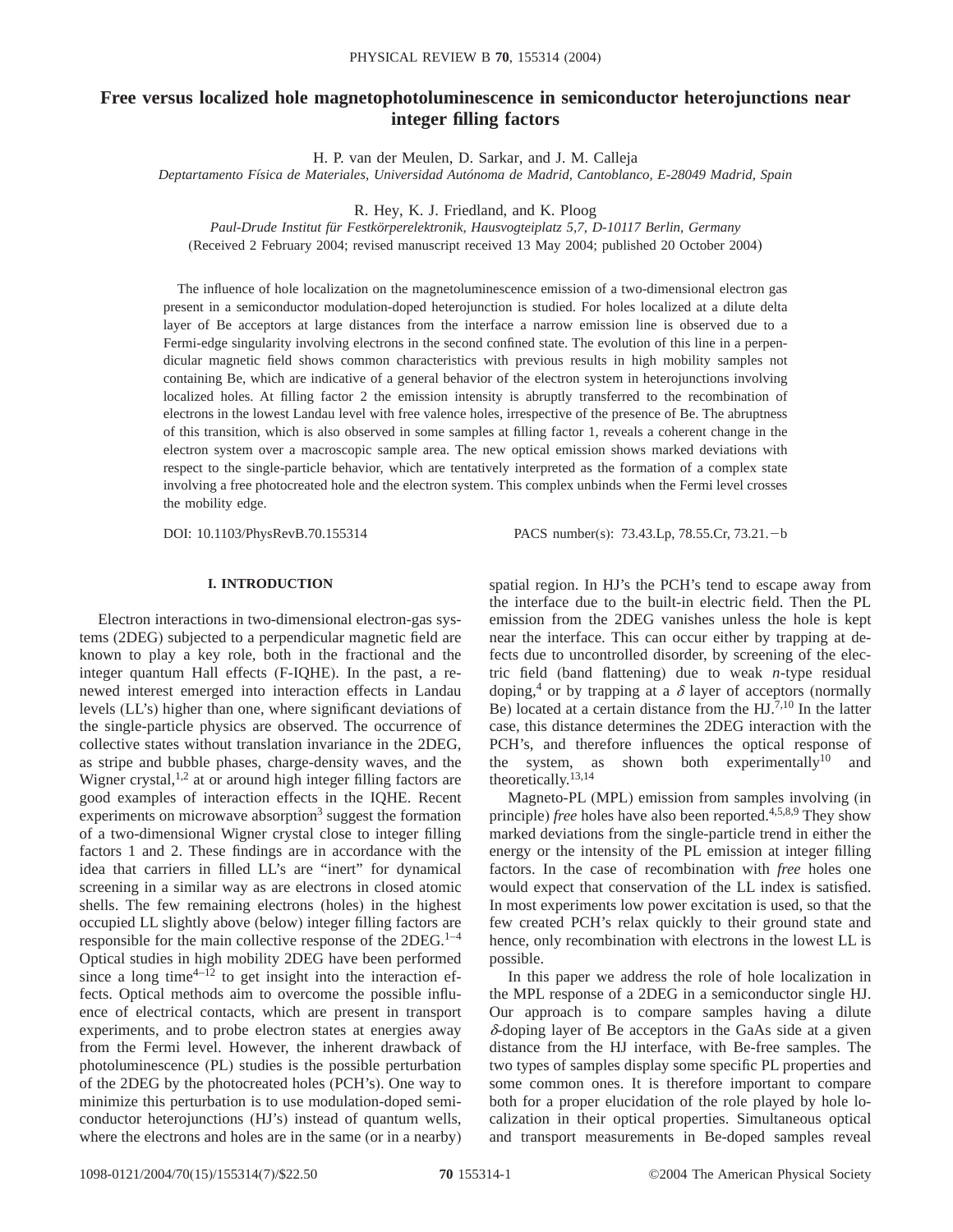TABLE I. Growth parameters and transport properties of the three studied samples: doping density [Si], doping layer width *D*, spacer width *L*, electron density *n*, Fermi energy  $E_F$ , and mobility  $\mu$ . Sample *A* has a  $\delta$ -doping layer of Be in the GaAs side, as explained in the text.

| Sample | [Si]<br>$\text{(cm}^{-3})$ | D<br>(nm) | (nm) | n<br>$\rm (cm^{-2})$  | $E_F$<br>(meV) | $\mu$ (cm <sup>2</sup> /V s) |
|--------|----------------------------|-----------|------|-----------------------|----------------|------------------------------|
| A      | $1.0 \times 10^{18}$       | 40        | 45   | $3.16 \times 10^{11}$ | 11.3           |                              |
| B      | $1.5 \times 10^{18}$       | 45        | 80   | $3.24 \times 10^{11}$ | 11.6           | $2 \times 10^6$              |
| C      | $1.5 \times 10^{18}$       | 45        | 80   | $1.96 \times 10^{11}$ | 7.0            | $0.9 \times 10^{6}$          |

sharp peaks in the MPL spectrum at integer filling factors, which are due to Fermi-edge singularities (FES) associated to electrons in the weakly populated second confined subband recombining with localized holes.<sup>10</sup> The details of their intensity dependence on magnetic field strikingly coincide with data reported $4$  in a high-mobility, low-density 2DEG, thus indicating that hole localization by residual disorder can play a key role even in very high mobility samples. Below filling factor  $\nu=2$  an abrupt onset of the MPL emission occurs involving *free* valence-band holes in both Be-containing and Be-free samples. At low temperature this emission shows marked deviations from the expected LL trend, both in the energy and intensity dependence on the magnetic field. This anomalous behavior disappears when the Fermi level crosses the mobility edge<sup>9</sup> and is observed in some cases also at  $\nu=1$ . This behavior is tentatively attributed to the formation of a complex state involving a small number of LL holes (electrons missing in one of the spin branches of the lowest LL) and the valence-band hole. By small number we mean a density for which the inter LL-hole distance is larger than the magnetic length.

#### **II. EXPERIMENT**

The modulation-doped  $Al_{0.33}Ga_{0.67}As/GaAs$  single HJ's are grown by molecular-beam epitaxy on GaAs (001). The layer stack consists of a GaAs/AlGaAs short-period superlattice buffer layer, a 1000 nm thick GaAs layer, an undoped  $\text{Al}_{0.3}\text{Ga}_{0.7}\text{As}$  spacer layer, a Si-doped  $\text{Al}_{0.3}\text{Ga}_{0.7}\text{As}$  layer, and a thin undoped GaAs cap layer. The numerical values of the spacer thickness *L*, the doped layer thickness *D*, and the doping level (Si) are listed in Table I for the three samples studied. In one of the samples (sample *A*) a dilute Be δ-doping layer  $(1 \times 10^9 \text{ cm}^{-2})$  is located in the GaAs side at a distance *d*=60 nm from the HJ interface. The other samples (samples *B* and *C*) have no Be layer. The diagram of the band structure is shown in the inset of Fig. 1. Two electron states  $(E_0, E_1)$  are confined at the HJ with the Fermi level  $E_F$  slightly above  $E_1$ , as it will be shown later. The arrows indicate the PL transitions discussed in the following section. A Hall bar was fabricated on some of the samples to allow simultaneous measurement of PL and transport properties.

The electron densities determined from transport measurements under experimental illumination conditions are listed in Table I together with the Fermi energies and electron mobilities. PL measurements were performed at

 $280 \text{ mK}$  in the  $3\text{He}$ -immersion insert of a cryostat with a superconducting magnet providing magnetic fields up to 12 T. The samples were optically accessed through windows located at the bottom of the cryostat. A Ti-sapphire laser was used for PL excitation below the band gap of the AlGaAs barrier. The excitation power was kept below 30 mW/cm<sup>2</sup>, and the emitted light was detected with a double spectrometer and a charge coupled device detector.

## **III. RESULTS AND DISCUSSION**

#### **A. Zero magnetic field**

The PL spectrum at zero field of sample *A* is shown in Fig. 1. The most intense peaks around 1.514 eV (marked *X*) are due to bulk excitons of the GaAs layer. Recombination of electrons at the ground state  $E_0$  with valence-band holes (see inset) is hindered by the built-in electric field. However, it can be observed due to hole trapping at residual disorder as a small step at 1.505 eV. Its low intensity (two orders of magnitude smaller than the *X* peak) indicates that residual disorder in the sample is marginal for hole trapping. As shown later, recombination of the  $E_1$  electrons with valence-band holes, which is also expected to be weak, occurs at nearly the same energy as the *X* excitons, and is hidden by them. In the



FIG. 1. (Color online) PL spectrum of sample *A* at zero magnetic field. Note the enlargement factors of the different regions. The inset shows the band diagram of the sample. The electron states and the optical transitions discussed in the text are indicated.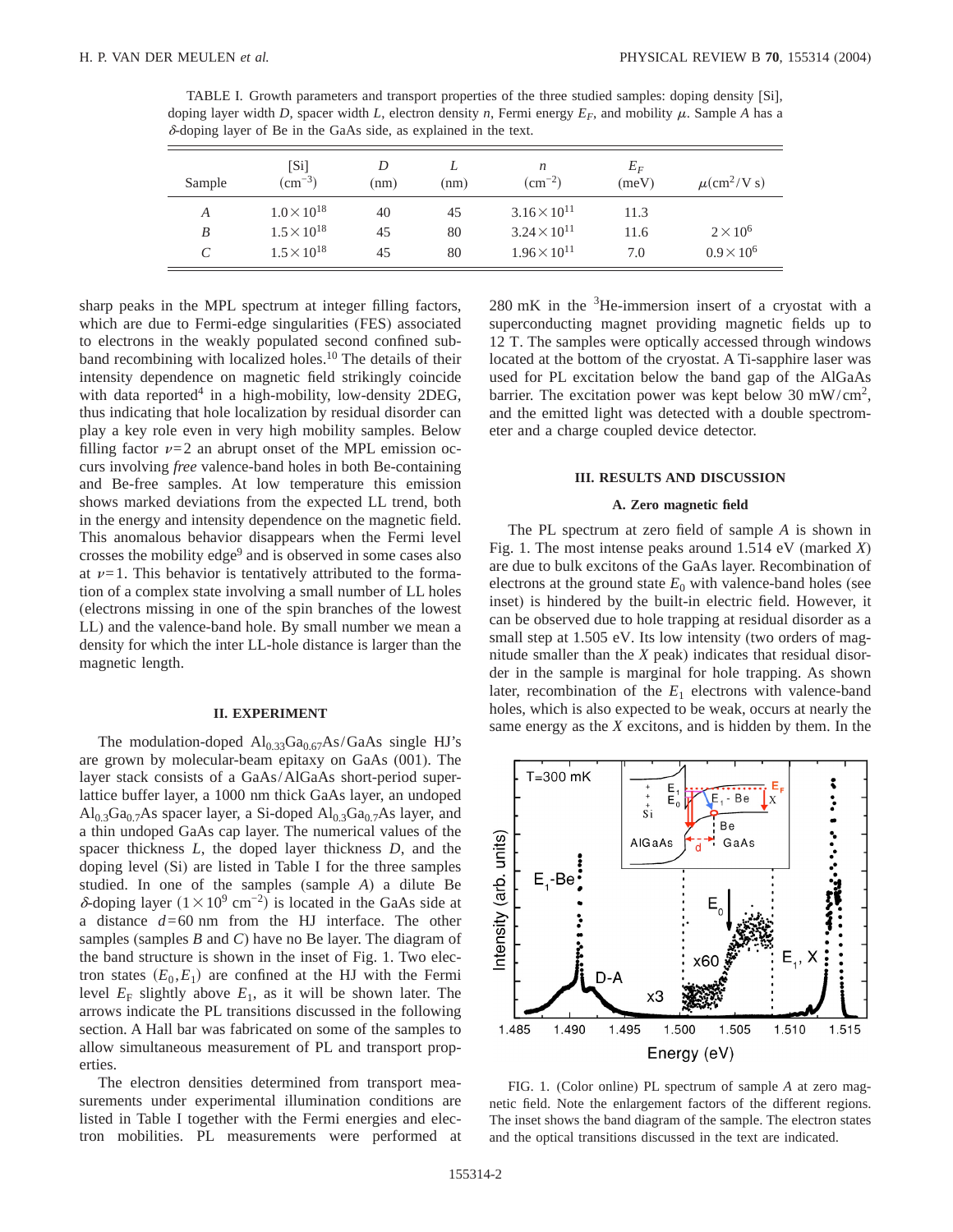

FIG. 2. (Color online) (a) Line shape of the *E*1-Be emission (closed square, blue) obtained by subtracting a Gaussian (dashed, red) representing the donor-to-acceptor emission of carbon from the raw spectrum (open triangle, black). (b) Temperature dependence of the  $E_1$ -Be emission at the Fermi level.

low-energy part of the spectrum a very sharp line appears at 1.491 eV on top of the broad emission of donor-to-acceptor transitions  $(D-A)$  due to carbon impurities. The sharp line is due to  $E_1$  electrons recombining to PCH trapped at Be acceptors.<sup>10</sup> At difference with previous work,<sup>7,15</sup> where the distance from the Be layer to the HJ interface was lower, we do not observe  $E_0$  electron recombination with Be-trapped holes due to their poor wave function overlap. The  $E_1$ -Be emission line shape is obtained in Fig. 2(a) (closed square, blue) by subtracting from the raw data (open triangle, black) a Gaussian (dashed red line) representing the *D*-*A* emission, as taken from the spectra of Be-free samples. The  $E_1$ -Be line shape is characteristic of a FES, which has been thoroughly studied<sup>5,7,16</sup> in high mobility 2DEG's with localized holes. Indeed, the PL line shape associated to recombination of  $E_1$ electrons bears a strong resemblance with the result reported in Ref. 5 for  $E_0$  recombination. In our case the PL emission starts at the  $E_1$  band edge (marked by an arrow) and shows a strong narrow peak [0.25 meV full width at half maximum (FWHM)] at the Fermi level. The possible coupling of electrons at the Fermi level to the quasicontinuum of empty states above  $E_1$  would support this interpretation.<sup>17</sup> The occupied  $E_1$  bandwidth is  $E_F$ − $E_1$ =2.1 meV. To confirm that the sharp  $E_1$ -Be emission corresponds to a FES, its temperature dependence has been measured. The results are shown in Fig. 2(b), where a rapid intensity decrease is observed in the temperature range between 0.3 and 3.8 K. This decrease is due to the smearing of the Fermi surface at temperatures of the order of a few tenths of the Fermi energy. $16,17$ 

## **B. Be-doped sample in a magnetic field**

The  $E_1$ -Be emission is an adequate tool to investigate the optical response of the 2DEG in a magnetic field, as it will provide the signature of the MPL response when the PCH's are localized. This will allow, as shown below, to identify other emission processes as involving free 2D holes. The intensity of the  $E_1$ -Be emission and the longitudinal  $(\rho_{xx})$ and transverse  $(\rho_{xy})$  resistivities have been simultaneously measured as a function of the magnetic field in sample *A* at



FIG. 3. (a) Longitudinal (Rxx) and transverse (Rxy) resistance of sample *A* for increasing magnetic field simultaneously measured with the PL emission. Some integer filling factors are indicated. (b)  $E_1$ -Be emission intensity versus magnetic field. (c) MPL intensity data taken from Ref. 4 in a low-density, high-mobility HJ sample. The horizontal scale has been stretched to compare equal filling factors.

300 mK. The results of transport measurements presented in Fig. 3(a) show distinct IQHE plateaus in  $\rho_{xy}$  and minima in  $\rho_{xx}$ . The increasing background at high magnetic fields arises from parallel conductance due to carriers in the doping layer produced by the sample illumination.<sup>18</sup> Figure  $3(b)$  shows intensity maxima of the  $E_1$ -Be emission at integer filling factors, which become very sharp at high fields. These peaks have the same temperature dependence as in the zero-field case [Fig. 2(b)]. They are due to the joint effects of electron population of the  $E_1$  state and the many-body interaction leading to the FES mentioned in the preceding section. Indeed, the weak  $E_1$  population changes with increasing field whenever the Fermi level jumps from  $E_1$  to the successive LL's of  $E_0$ <sup>7,10,19</sup> originating intensity changes which are periodic in the  $E_0$  filling factor. The sharp peaks in Fig. 3(b) do not reflect exclusively the  $E_1$  population, but rather they result from the FES enhancement of the emission probability as in the zero-field case. The increased level coupling near the crossings of  $E_1$  with the  $E_0$ -LL can contribute to the FES enhancement. The intensity of the  $E_1$ -Be emission depends strongly on the Be-HJ distance. It can be observed<sup>10</sup> up to  $d=100$  nm, thus indicating the large extension of the  $E_1$ wave function away from the interface.

Figure 3(c) shows the MPL results of Ref. 4 for a similar HJ containing a 2DEG with  $n=9.7\times10^{10}$  cm<sup>-2</sup> and  $\mu=9$  $\times$  10<sup>6</sup> cm<sup>2</sup>/V s. The horizontal scale is set to compare both samples at equal filling factors. The similarity of the two PL data sets is striking considering the very different electron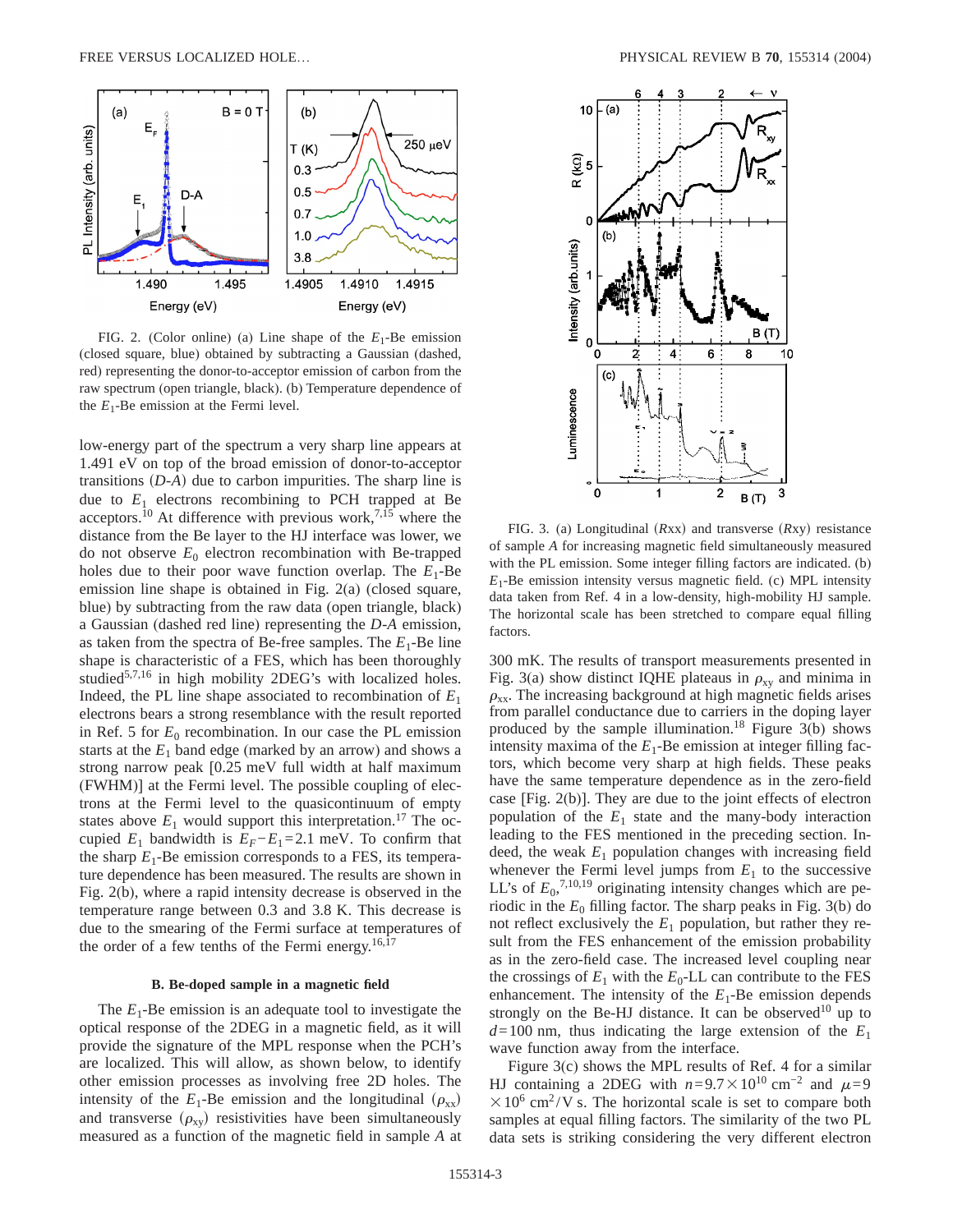

FIG. 4. (Color online) Energy and intensity (color scale) of magneto-PL of sample *A* versus magnetic field at 300 mK. The reduced effective masses of the  $E_1$ -Be and the  $E_0$  emission lines are obtained from the slopes (see text).

densities and mobilities. This seems to indicate that, in spite of the very high mobility of the 2DEG, the *E*<sup>1</sup> recombination reported in Ref. 4 probably involves holes localized at residual disorder. These localization sites must be far enough from the HJ interface (remember the large  $E_1$  wave function extension) to have a negligible effect on mobility.

The evolution of the spectrum in Fig. 1 with increasing magnetic field is shown in Fig. 4, where the emission intensity is represented as a color scale. The lower part of the figure shows again the  $E_1$ -Be MPL sharp emission with the intensity variations described above. Its energy increases linearly with a slope of 0.89 meV/T. Considering the energy dependence of the uppermost Zeeman level of a hole localized at a Be acceptor [0.041 meV/T (Ref. 20)], one obtains a conduction effective mass  $m_e^* = 0.068$ , which coincides with the bulk GaAs value  $(m_e^* = 0.067)$  within the experimental error. This clearly indicates that the  $E_1$ -Be emission involves free conduction  $E_1$  electrons and localized holes. The magnetic field and temperature dependence of the  $E_1$ -Be emission bears some resemblance with the *E*-line reported in Ref. 12, although the intensity of the latter grows monotonically with the field. This is consistent with the interpretation of the *E* line as a recombination of the 2DEG with localized holes.12 In the upper part of Fig. 4 the *X* emissions display the typical parabolic trend of excitons. At low fields one can observe a faint line with negative slope starting at 1.513 eV. It is attributed to shake-up (SU) processes, which are well known in other 2DEG systems.<sup>21</sup> They involve an  $E_1$  electron recombination with a valence-band hole (probably localized by disorder, as in the case of the  $E_0$  emission shown in Fig. 1). The recombination energy is shared between the emitted photon and an inter-LL electronic excitation. The SU extrapolation to zero field indicates precisely the  $E_1$  bandedge position, which is 9.2 meV above  $E_0$ . The fact that the SU intensity does not change appreciably with the field is quite intriguing. It could be due to the coupling of  $E_1$  and  $E_0$ electrons, making the SU intensity sensitive to the overall  $E_0 + E_1$  electron population.

When the magnetic field increases, an abrupt intensity transfer occurs at  $\nu=2$  from the  $E_1$ -Be band to a new emission line at 1.512 meV. The origin of this new recombination is attributed to the formation of a many-electron complex state including electrons in the lowest LL of  $E_0$  and a free valence-band hole,<sup>10</sup> as discussed below. In fact, the  $E_0$  emission energy at high fields varies linearly and extrapolates to its value of 1.505 eV at zero field, shown in Fig. 1. Its slope indicates a reduced effective mass of 0.055. The linear energy decrease of the  $E_0$  transition with magnetic field is confirmed by its weak reappearance between filling factors 3 and 4 in Be-free samples.9 This, together with the temperature dependence shown below, excludes excitons as a possible origin of the  $E_0$  emission. At difference with the  $E_1$ -Be luminescence, this corresponds to free electrons  $(m_e^* = 0.067)$ and *free* valence-band holes  $(m_h^* = 0.34)$  in GaAs.<sup>22</sup> The intensity changes of the  $E_0$  emission are correlated with small changes in the *X* emission, indicating that part of the excitonic emission occurs near the HJ interface.<sup>11</sup> The appearance of the  $E_0$  luminescence involving free holes only below  $\nu=2$  is consistent with LL index conservation. It also shows the "inert" behavior of filled LL's for recombination.4,9,10 However, the abruptness of the emission onset at  $\nu=2$  and its strong intensity compared with the  $E_0$  emission at zero field indicates that an efficient coupling mechanism appears below  $\nu=2$  between the 2DEG and the valence-band hole, which is in an extended state, at least in a plane parallel to the HJ. This mechanism is strong enough to prevent PCH trapping at Be acceptors and occurs simultaneously over a macroscopic area of the sample (at least of the order of the laser spot size, i.e., around 100  $\mu$ m). This surprising uniformity of the electron system response in the vicinity of  $\nu=2$  has been also reported for even filling factors in photon statistics measurements.<sup>23</sup> The remaining features of the  $E_0$  emission in Be-doped samples and in Be-free ones have many common points and will be treated in the following section.

#### **C. Be-free samples**

The abrupt transition at  $\nu=2$  has been also observed in Be-free HJ samples having different electron densities.<sup>8,9</sup> Consequently, it is not related to the peculiarities of the valence-band structure, nor, as just shown, to hole localization. The energy and intensity dependence of the  $E_0$  emission on the magnetic field at filling factors below 2 shows significant deviations from the LL behavior at low temperatures, as shown in the inset of Fig. 5 for the Be-free HJ (sample *B*). Comparison of Figs. 4 and 5(inset) indicate that the "anoma-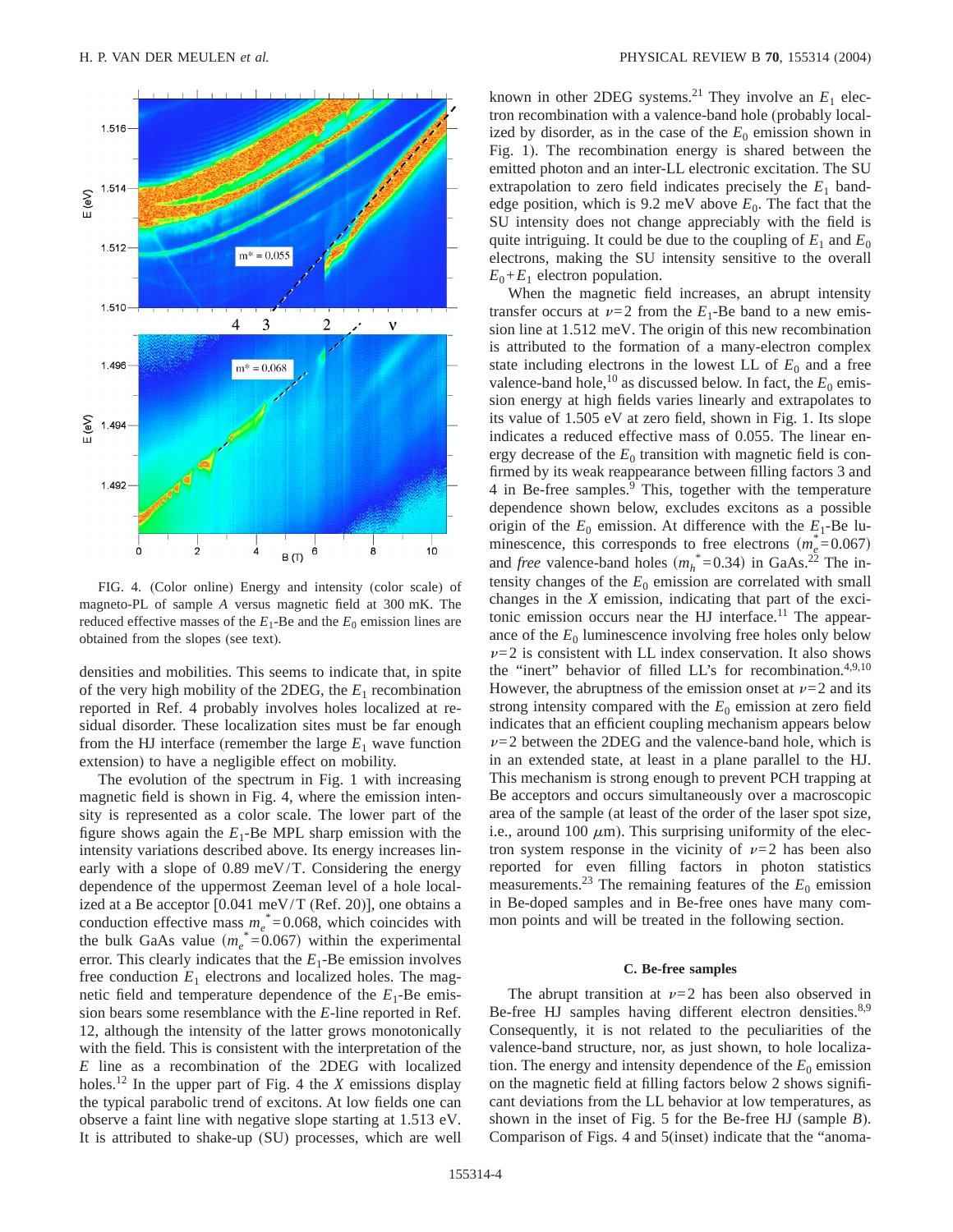

FIG. 5. (Color online) Temperature dependence of the  $E_0$  energy of sample *B* versus magnetic field subtracted from the linear  $LL_0$ trend as shown in the inset.

lous behavior" is less marked in sample *A*. Although anomalies are generally observed in our samples, their specific details (the amount of deviation with respect to the LL linear trend and the abruptness of the change of the emission intensity as a function of the field) change from sample to sample. In some cases these changes might be related to the influence of the electrical contacts on the 2DEG in samples prepared for transport measurements. However, the presence of the Be layer has no systematic influence on the anomalies. The energy deviation of the  $E_0$  emission of sample *B* with respect to the linear LL trend is represented in Fig. 5 for increasing temperatures. At 0.3 K it has a marked dip near  $\nu=1.8$  and progressively disappears at a field corresponding to  $\nu \approx 1.6$ . For increasing temperatures, the dip moves to lower fields and finally disappears. By simultaneous transport and optical measurements in a similar sample, the magnetic-field value at the dip has been shown<sup>9</sup> to coincide with the crossing of the mobility edge and the Fermi level. This suggests that the reported "anomaly" can be due to the formation of a complex state including the 2DEG system and the extended hole, which is unbound by screening when the 2DEG becomes compressible.

Similar measurements have been performed in sample *C*, with a lower electron density. Figure 6 displays the simultaneous (a) optical and (b) transport measurements. In addition to the abrupt PL onset at  $\nu=2$ , there is a sudden jump to lower energies at  $\nu=1$  followed by a similar field dependence. The kinks of the energy versus magnetic-field curves (the magnetic fields at which the deviation with respect to the LL linear trend is maximum) coincide in both cases with the crossing of the mobility edge with the Fermi level, i.e.,  $\nu=1.8$  and  $\nu=0.9$ , respectively. The main trend of Fig. 6(a) is similar to the results reported in Ref. 8 for the high-electrondensity case. However, the abruptness of the changes in the present case indicates again a change of the optical response at both integer filling factors, *which is coherent over a macroscopic area of the sample*. Results in Fig. 6(a) indicate that similar mechanisms control the behavior of the MPL at both  $\nu=1$  and  $\nu=2$ . The jump at  $\nu=1$  has been interpreted in terms of a change in the lowest-energy state before recombi-



FIG. 6. (Color online) (a) MPL energy and intensity (gray scale) of sample *C* versus magnetic field at 300 mK. The exciton  $(X)$  and the lowest Landau level  $LL_0$  are indicated. (b) Longitudinal and transverse magnetoresistances simultaneously measured with the PL emission.

nation from an "excitonic" state above  $\nu=1$  formed by the electron system and the valence hole to a "free hole" state below  $\nu=1.^{8,13}$  However, it is not clear whether this interpretation can be applied to  $\nu=2$ .

The nature of the complex state involving the 2DEG and the PCH, suggested to be the origin of the reported "anomalies," is unknown and needs further investigation, including theory. One can exclude the formation of charged excitons (as in the recent work on fractionally charged quasiholes<sup>24</sup>) because of the high electron concentration of our samples. Instead, an hypothetical complex formed by the few missing electrons in the spin-down state of the lowest LL index at  $\nu$  < 2 (LL holes), or spin-up missing electrons at  $\nu$  < 1, and the extended hole, could be considered as the origin of the anomalies. Charged complex states of this kind have been proposed<sup>13</sup> for a small number of quasiparticles. Considering sample *B*, at  $\nu=1.8$  the LL-hole density is  $n_{\text{LLh}}=4.2$  $\times 10^{10}$  cm<sup>-2</sup>, corresponding to an average inter-LL-hole distance five times larger than the magnetic length  $l_B$  ( $l_B$ =9.3 nm for 7.5 T). This gives a value of the parameter  $r_s$ (which measures the ratio of the Coulomb energy to the kinetic energy) of  $r_s = (\pi n_{\text{LLh}})^{-1/2} (a_B)^{-1} = 2.7$ , where  $a_B$  is the effective Bohr radius. Similar values are obtained for samples *A* and *C*. Thus, the LL holes can be regarded as an ensemble of independent particles subject to Coulomb interaction, which would form the complex state with the valence hole when the filling factor is slightly below 1 or 2.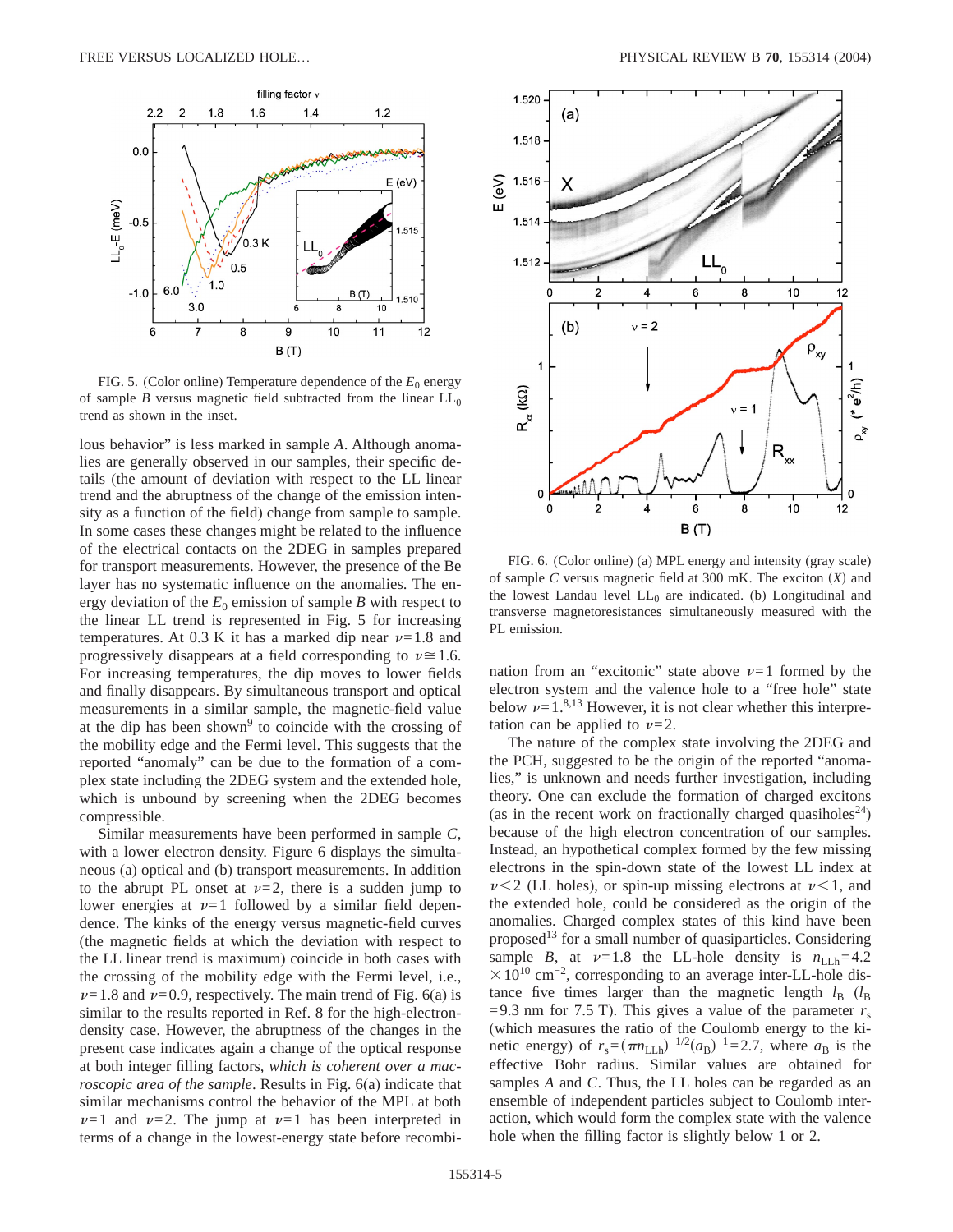# **IV. SUMMARY**

In summary, in a comparative study of samples containing a high mobility 2DEG, with and without the presence of a dilute layer of Be acceptors, we report a narrow many-body emission line in samples with the Be acceptor layer. This line corresponds to the  $E_1$ -Be recombination. The evolution of this line in a perpendicular magnetic field reveals common characteristics with previous results in high-quality samples, which are indicative of a general behavior of 2DEG recombination with localized holes. At filling factor 2 an abrupt transfer of emission intensity occurs to the lowest  $E_0$ -LL recombination with free valence holes, irrespective of the presence of Be. The deviations of the energy dependence on

- 1A.H. MacDonald and S.M. Girvin, Phys. Rev. B **33**, 4009 (1986); A.A. Koulakov, M.M. Fogler, and B.I. Shklovskii, Phys. Rev. Lett. **76**, 499 (1996); M.M. Fogler, A.A. Koulakov, and B.I. Shklovskii, Phys. Rev. B **54**, 1853 (1996).
- 2F.D.M. Haldane, E.H. Rezayi, and Kun Yang, Phys. Rev. Lett. **85**, 5396 (2000); N. Shibata and D. Yoshioka, *ibid.* **86**, 5755 (2001).
- <sup>3</sup>R.M. Lewis, P.D. Ye, L.W. Engel, D.C. Tsui, L.N. Pfeiffer, and K.W. West, Phys. Rev. Lett. **89**, 136804 (2002); Y.P. Chen, R.M. Lewis, L.W. Engel, D.C. Tsui, P.D. Ye, L.N. Pfeiffer, and K.W. West, *ibid.* **91**, 016801 (2003); R.M. Lewis, Yong Chen, L.W. Engel, D.C. Tsui, P.D. Ye, L.N. Pfeiffer, and K.W. West, condmat/0401462 (unpublished).
- 4A.J. Turberfield, S.R. Haynes, P.A. Wright, R.A. Ford, R.G. Clark, J.F. Ryan, J.J. Harris, and C.T. Foxon, Phys. Rev. Lett. **65**, 637 (1990).
- 5A.J. Turberfield, R.A. Ford, I.N. Harris, J.F. Ryan, C.T. Foxon, and J.J. Harris, Phys. Rev. B **47**, 4794 (1993).
- 6B.B. Goldberg, D. Heiman, A. Pinczuk, C.W. Tu, A.C. Gossard, and J.H. English, Surf. Sci. **196**, 209 (1988); D. Heiman, B.B. Goldberg, A. Pinczuk, C.W. Tu, A.C. Gossard, and J.H. English, Phys. Rev. Lett. **61**, 605 (1988).
- 7H. Buhmann, W. Joss, K. von Klitzing, I.V. Kukushkin, G. Martinez, A.S. Plaut, K. Ploog, and V.B. Timofeev, Phys. Rev. Lett. **65**, 1056 (1990); P. Hawrylak, N. Pulsford, and K. Ploog, Phys. Rev. B **46**, 15 193 (1992); I.V. Kukushkin, K. von Klitzing, and K. Eberl, Phys. Rev. Lett. **82**, 3665 (1999); I.V. Kukushkin, J.H. Smet, K. von Klitzing, and K. Eberl, *ibid.* **85**, 3688 (2000).
- 8R.J. Nicholas, C.C. Chang, and V. Zhitomirskiy, in *Optical Properties of Semiconductor Nanostructures*, edited by M.L. Sadowski *et al.* (Kluwer Academic, Dordrecht, 2000), p. 33; C.C. Chang and R.J. Nicholas, Semicond. Sci. Technol. **14**, 768 (1999); R.J. Nicholas, D. Kinder, A.N. Priest, C.C. Chang, H.H. Cheng, J.J. Harris, and C.T. Foxon, Physica B **249–251**, 553 (1998).
- <sup>9</sup> J.M. Calleja, H.P. van der Meulen, J. Sanchez, R. Hey, K.J. Friedland, and K. Ploog, Solid State Commun. **119**, 191 (2001); H.P. van der Meulen, J.M Calleja, J. Sanchez, R. Hey, K.J. Friedland, and K. Ploog, Physica B **319**, 339 (2002).
- 10H.P. van der Meulen, J.M. Calleja, J. Sanchez-Páramo, R. Hey, K.J. Friedland, and K. Ploog, in *Proceedings of the 26th Inter-*

the magnetic field with respect to the single-particle LL behavior is found also at  $\nu=1$ . It is tentatively interpreted in terms of the formation of a complex state involving the free photocreated hole and the dilute gas of LL holes. This complex, whose exact nature is unknown, unbinds at higher magnetic fields, when the Fermi level crosses the mobility edge.

## **ACKNOWLEDEMENTS**

This work has been partially supported by the Comunidad Autónoma de Madrid (Project No. CAM 07N/0042/2002), the Spanish Ministry of Science and Technology (Project No. Mat 2002-00139) and the COLLECT RTN-project of the EU.

*national Conference on the Physics of Semiconductors*, edited by A.R. Long and J.H. Davies (Institute of Physics Publishing, Bristol, 2003).

- <sup>11</sup>B.M. Ashkinadze, V. Voznyy, E. Cohen, Arza Ron, and V. Umansky, Phys. Rev. B **65**, 073311 (2002).
- 12A.S. Plaut, I.V. Kukushkin, K. von Klitzing, and K. Ploog, Phys. Rev. B **42**, 5744 (1990).
- 13N.R. Cooper and D.B. Chklovskii, Phys. Rev. B **55**, 2436 (1997).
- 14T. Tsuchiya, S. Katayama, and T. Ando, Jpn. J. Appl. Phys., Part 1 **34**, 4544 (1995); K. Asano and T. Ando, Physica E (Amsterdam) **7**, 604 (2000).
- <sup>15</sup> I.V. Kukushkin, R.J. Haug, K. von Klitzing, and K. Ploog, Phys. Rev. Lett. **72**, 736 (1994); P. Hawrylak and M. Potemski, Phys. Rev. B **56**, 12 386 (1997).
- 16M.S. Skolnick, J.M Rorison, K.J. Nash, D.J. Mowbray, P.R. Tapster, S.J. Bass, and A.D. Pitt, Phys. Rev. Lett. **58**, 2130 (1987); S.A. Brown, J.F. Young, Z. Wasilewski, and P.T. Coleridge, Phys. Rev. B **56**, 3937 (1997); F.J. Rodriguez and C. Tejedor, *ibid.* **47**, 1506 (1993); H.P. van der Meulen, I. Santa-Olalla, J. Rubio, J.M. Calleja, K.J. Friedland, R. Hey, and K. Ploog, *ibid.* **60**, 4897 (1999), and references therein.
- 17W. Chen, M. Fritze, A.V. Nurmikko, D. Ackley, C. Colvard, and H. Lee, Phys. Rev. Lett. **64**, 2434 (1990).
- 18Some of the samples have been processed to reduce the cap layer thickness in order to change the internal electrostatic potential distribution and to reduce parallel conductance. Despite a significant improvement, the parallel conductance cannot be completely suppressed due to the experimental illumination conditions.
- <sup>19</sup> Calculations reported in Ref. 10 indicate that the  $E_1$  electron density at low temperatures oscillates around a constant value with the magnetic field. The oscillations almost disappear at 4 K, but the overall density does not change in this temperature range.
- <sup>20</sup> I.V. Kukushkin, K. von Klitzing, and K. Eberl, Phys. Rev. B **55**, 10 607 (1997).
- 21K.J. Nash, M.S. Skolnick, M.K. Saker, and S.J. Bass, Phys. Rev. Lett. **70**, 3115 (1993).
- <sup>22</sup>This value is the generally accepted mass for mixed valence-band holes in GaAs in the absence of details about their dispersion.